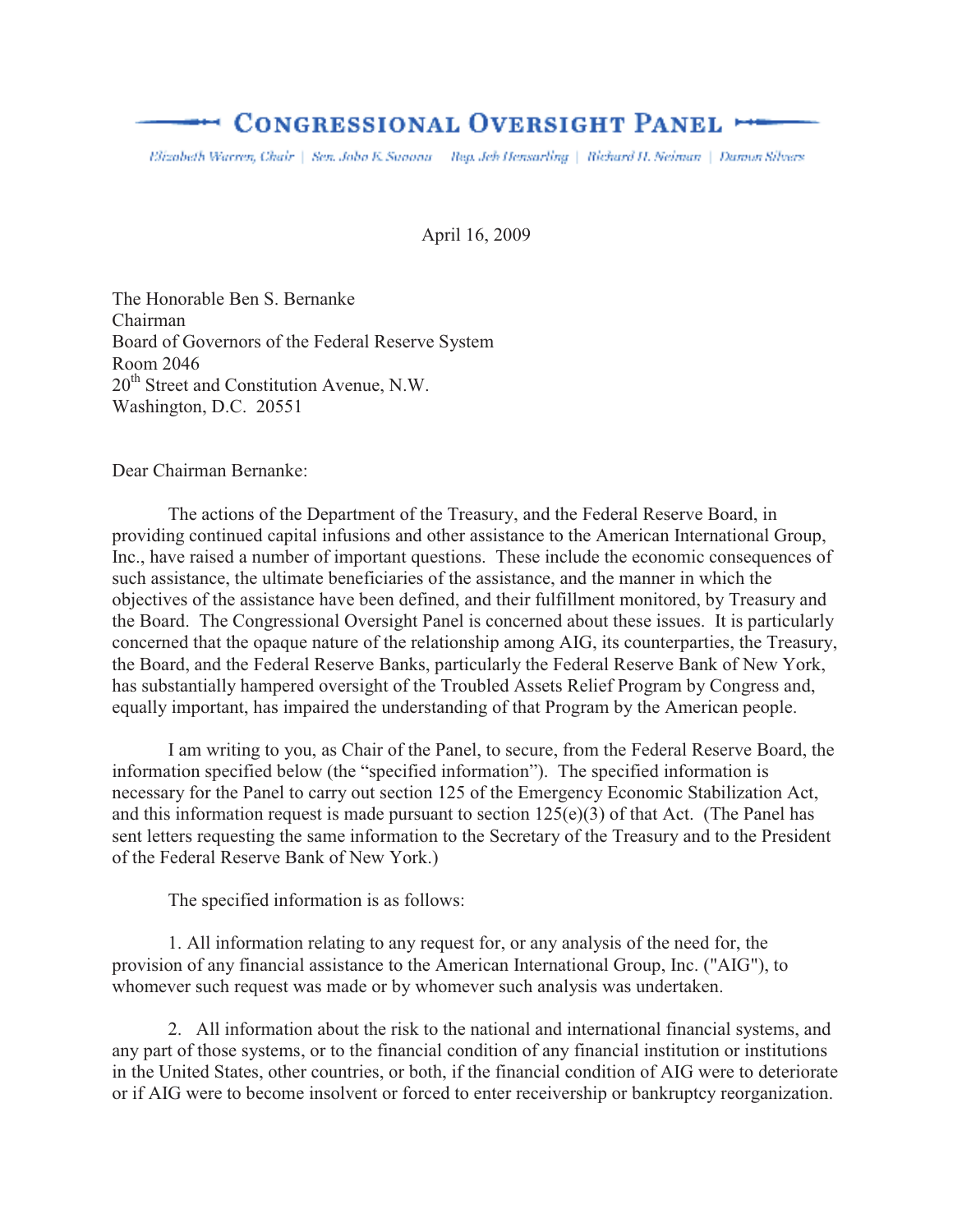3. All information relating to the nature and provision by the Government<sup>1</sup> of any financial assistance to AIG, any conditions placed by the Government on any such assistance, and the use by AIG of such assistance, including, but not by way of limitation, any conditions placed on the grant or use of such assistance, and any use of such assistance to satisfy any obligation or liability of AIG to any person, including, but not by way of limitation, any non-United States person.

4. All information relating to (i) the identity of each counterparty of AIG (an "AIG counterparty") on any credit default swap or similar instrument written, sold, or held, by AIG, and any loan of securities or similar transaction entered into between AIG and each AIG counterparty, outstanding on or after January 1, 2008, (ii) the amount of the monetary exposure of AIG to such counterparty, (iii) the amount of the monetary exposure of such AIG counterparty to AIG, including, but not by way of limitation, the amount of collateral due from, and potential loss faced by, each counterparty of AIG, both absolutely and as a percentage of the total dollar amount of all transactions outstanding between AIG and such counterparty, in the event that the credit rating of AIG were downgraded, the financial condition of AIG were to deteriorate, or AIG were to become insolvent or forced to enter receivership or bankruptcy reorganization, and (iv) any other relationships, economic or otherwise, between AIG and any such AIG counterparty.

5. All information relating to value of any credit default swap, similar instrument, or securities loan as shown on the financial statements of AIG filed with the United States Securities and Exchange Commission (the "SEC"), on Form 10K for 2007, including, but not by way of limitation, (i) the accounting and valuation methods and conventions used to arrive at such value, (ii) whether such methods were in accordance with "generally accepted accounting principles," as defined by the Financial Accounting Standards Board for purposes of the reporting of financial results to the SEC, and (iii) the Government's assessment of the accuracy of such valuation, at all relevant periods comprehended by the questions contained in this letter.

6. All information relating to each counterparty of each counterparty listed in response to paragraph (4) (that is, each counterparty of each AIG counterparty), and the amount of the exposure of each AIG counterparty to such additional counterparty that reflected AIG's liability to such AIG counterparty, and the extent of the ability of each AIG counterparty to satisfy its obligations to such additional counterparty without the use of assets derived from the financial assistance provided to AIG.

7. All information relating to the facts described in an article entitled "Goldman Insists It Would Have Lost Little if AIG Had Failed," which was published on page B5 of *The New York Times* for Saturday, March 21, 2009.

8. All information relating to the creation by the Federal Reserve Bank of New York of the lending facilities Maiden Lane II LLC, established to fund the purchase of residential-MBS

 $\overline{a}$ 

<sup>&</sup>lt;sup>1</sup> Capitalized terms in this letter that are not defined herein are defined in a document entitled "Congressional Oversight Panel – AIG Request, Definitions and Protocol for Document Production and Protection, Dated April 16, 2009," and attached to this letter.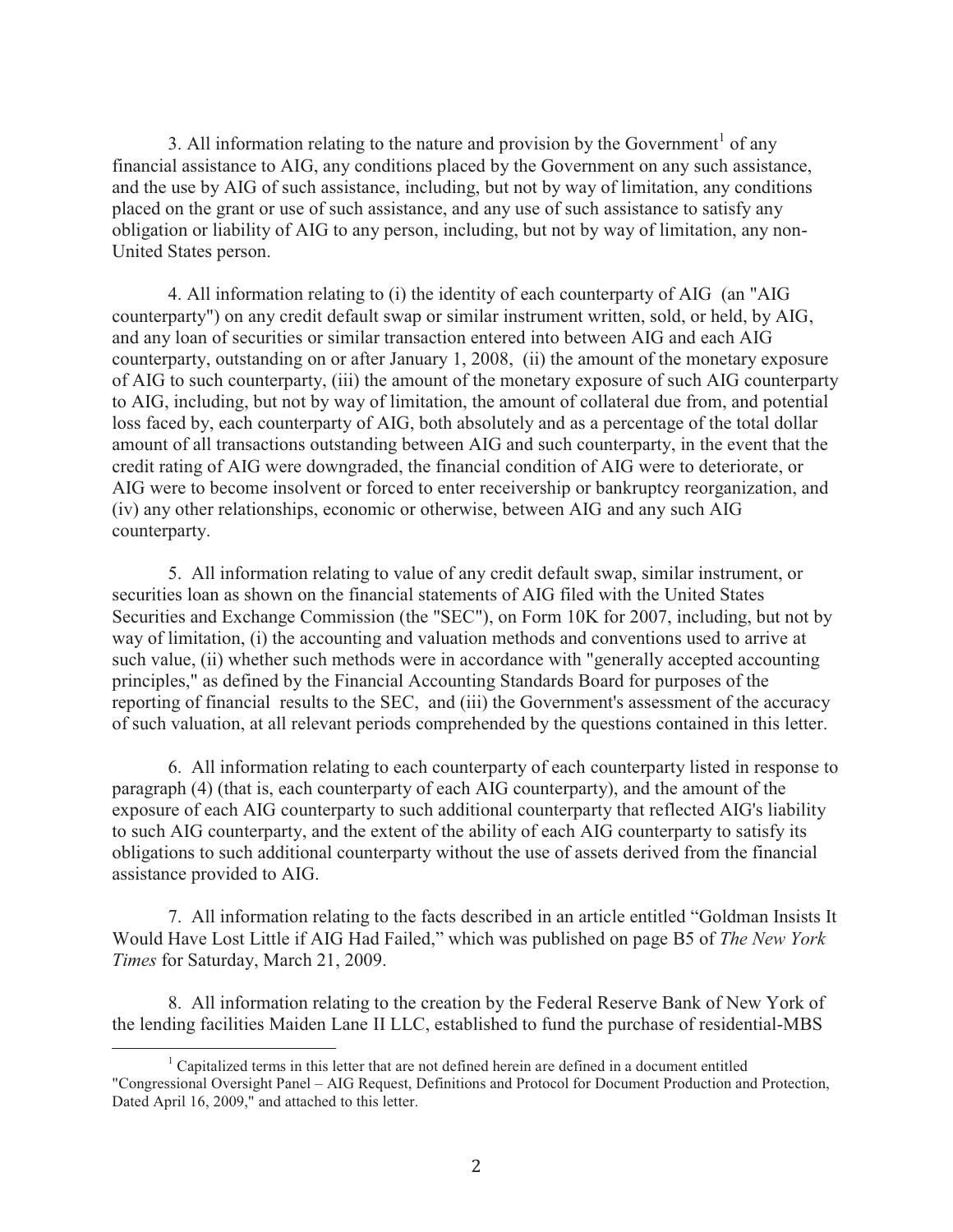from AIG's securities lending portfolio, and Maiden Lane III LLC, established to purchase collateralized debt obligations on which AIG had written credit default swaps. Such information shall include, but not by way of limitation, the identity of each counterparty or other person from whom purchases were made by either Maiden Lane II LLC, Maiden Lane III LLC, or both, the amount of each such purchase, the consequences of such transactions for the financial condition of AIG, the accounting and valuation methods and conventions used to value any such assets either at the time of purchase or for purposes of determining their value on the balance sheets of either such limited liability company and for determining the consequences of such transactions for the financial condition of AIG, and the current value of the assets of Maiden Lane II LLC and Maiden Lane III LLC, respectively.

9. All information relating to the terms of, and guidelines for, the executive compensation and retention programs of AIG, including, but not by way of limitation, any reports to AIG by external compensation or other consultants concerning the same.

\* \* \* \*

 $x \mapsto x \cdot x \cdot x \cdot x$ 

I would be happy to answer any questions about this letter that you may have. If you would prefer, a member of your staff can contact the Panel's Executive Director, Naomi Baum, to discuss any such questions. Ms. Baum's telephone number is

Kindly respond to the request for information contained in this letter within twenty-one (21) calendar days from the date of this letter.

Very truly yours,

 Elizabeth Warren Chair Congressional Oversight Panel

Enclosure

Cc: Hon. Timothy F. Geithner, The Secretary of the Treasury

> Dr. William C. Dudley, President Federal Reserve Bank of New York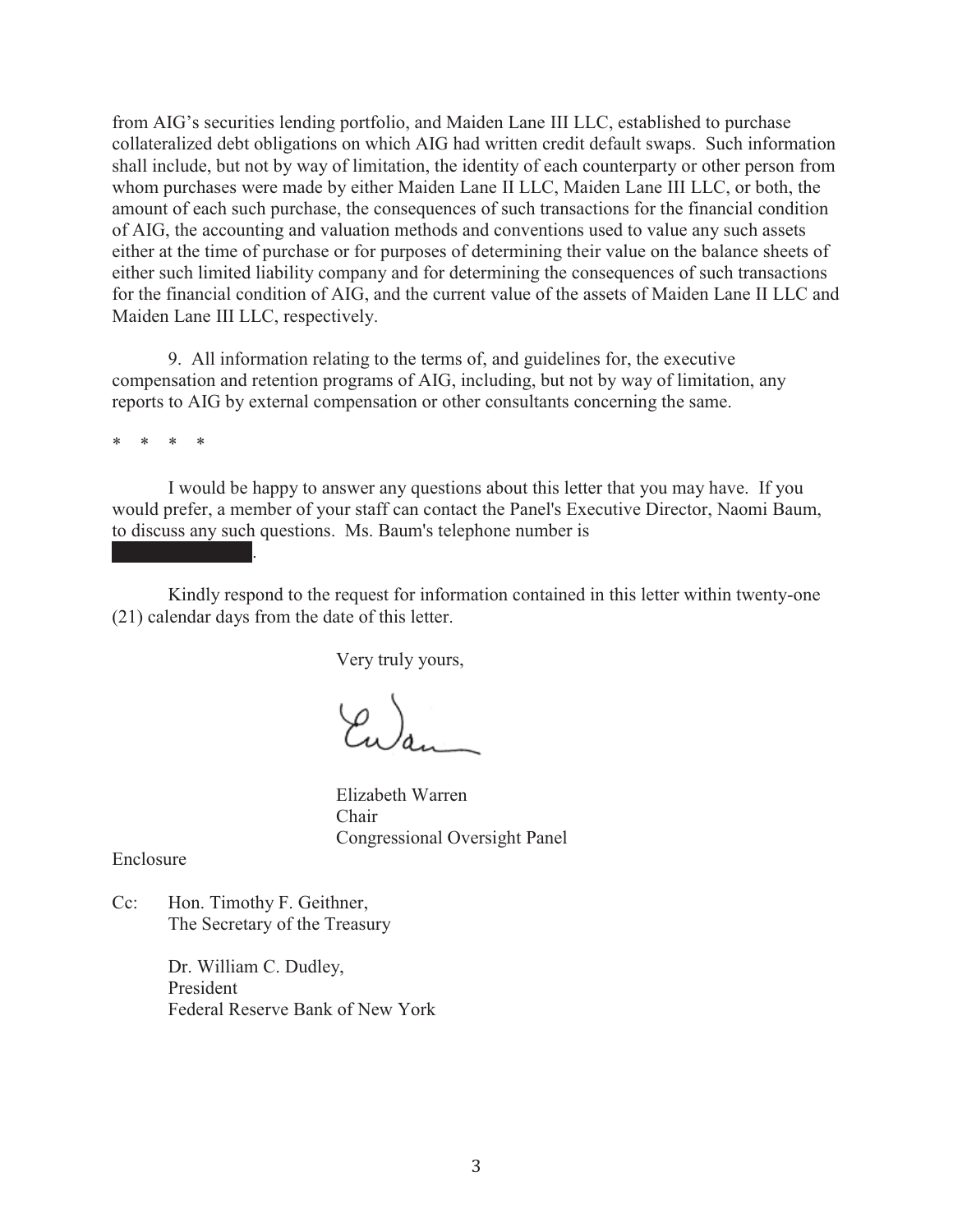#### Congressional Oversight Panel – AIG Request

### *Definitions and Protocol for Document Production and Protection, dated April 16, 2009*

Documents defined in the letter, dated April 16, 2009 (the "Letter"), from Elizabeth Warren, Chair of the Congressional Oversight Panel (the "Panel"), to Hon. Ben S. Bernanke, Chairman of the Board of Governors of the Federal Reserve System (the "Federal Reserve Board"), to which this document relates, and not otherwise defined in this document, shall have the same meaning in this document as they have in the Letter.

## Definitions.

As used in the Letter:

1. Any reference to "AIG" shall include a reference to any corporation, partnership, joint venture, limited liability company, limited liability partnership, or other entity in which AIG directly or indirectly owns at least 10 per cent of any common stock or other interest, or otherwise exercises voting or effective control.

2. Any reference to "counterparty" shall include the persons or institutions entering into a contract on the opposite sides of a transaction.

3. Any reference to "financial assistance" shall include, but not by way of limitation, any loan or cash infusion or the provision of any guarantee to, and the purchase of assets from, or securities issued by, AIG or any other person, and any regulatory forbearance granted to AIG or any other person.

4. Any reference to "Government" shall include both singly and collectively, (i) the Federal Reserve Board (including the Federal Reserve Banks regardless of their public or private status for any other purpose), (ii) any department, agency or instrumentality of the United States or entity possessing public authority under the laws of the United States, (iii) each State or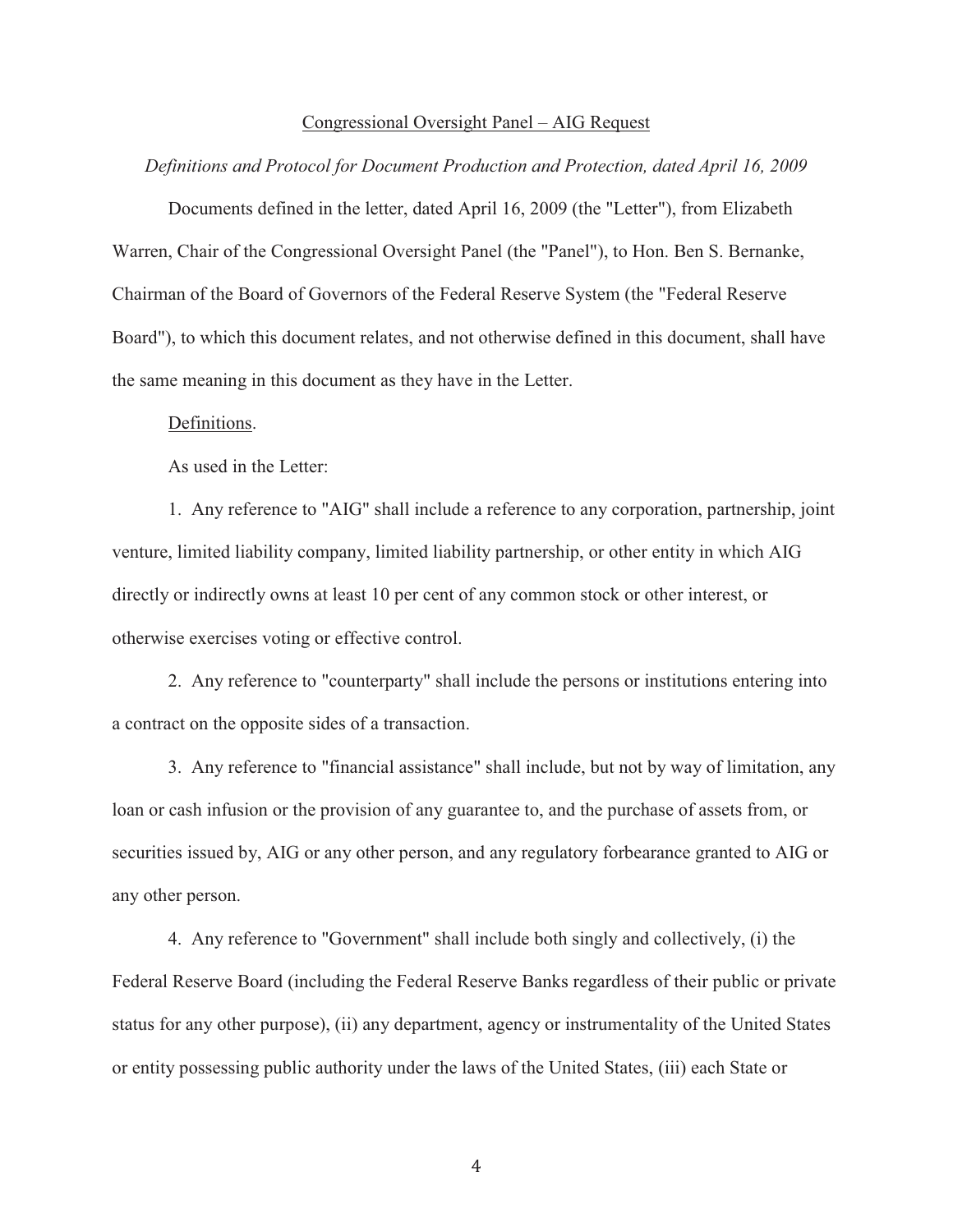territory of the United States, and (iv) any department, agency or instrumentality of any state or territory of the United States or entity possessing public authority under the laws of any state or territory of the United States.

5. Any reference to "information" means any writings, drawings, graphs, charts, photographs, sound recordings, images, and other data or data compilations, by whomever prepared, whether in "hard copy" (i.e., paper) form or stored in any medium from which information can be obtained either directly or, if necessary, after translation by the responding party into a reasonably usable form, as well as the identity of any person employed by or serving as an agent or consultant for the Government, or with whom any employee or agent or consultant of the Government may have communicated, who may have knowledge relevant to the requested information, and information sufficient for the Panel to contact such person, including, but not limited to, such person's name, title, telephone number, and electronic mail address.

 6. Any reference to "non-United States person" means any corporation, partnership, joint venture, limited liability company, limited liability partnership, or other entity, organized under the laws of any jurisdiction other than the United States or one or more of the states or territories of the United States.

7. Any reference to the "Federal Reserve Board," or to any other department, agency, or instrumentality of the Government, shall include a reference to any bureau, office, or instrumentality thereof.

## Document Production.

 1. The specified information is limited to any and all information described in the nine paragraphs of the Letter, that is in the possession of the Federal Reserve Board (directly or subject to physical or electronic storage on behalf of the Federal Reserve Board), or to which the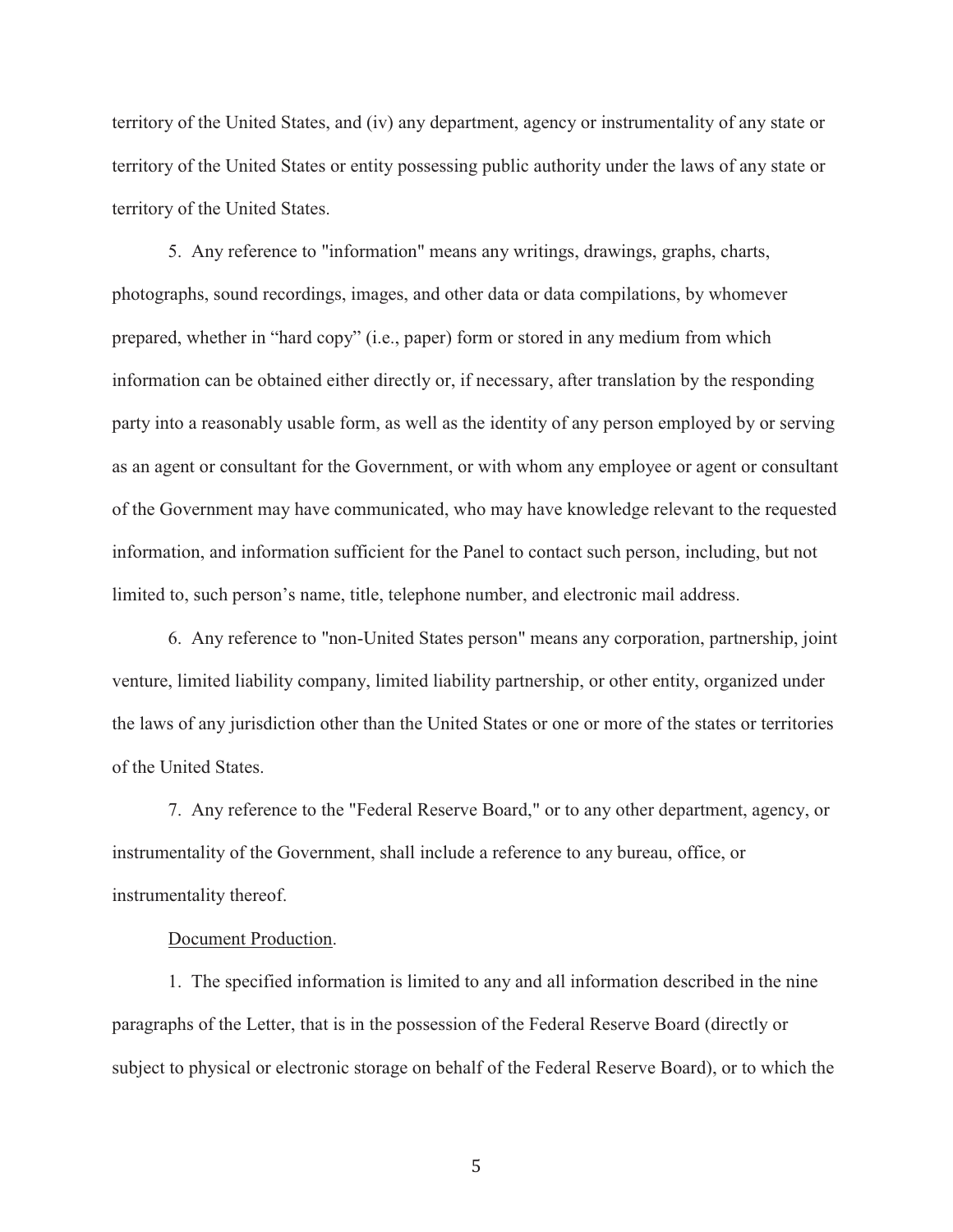Federal Reserve Board has access, or the right (whether via existing agreement or under the law) to obtain access. Information is subject to the terms of this request regardless of the source of such information, the person or persons by or on behalf of whom such information was prepared or generated, and the person or persons by whom such information is now held.

2. To the extent that the Federal Reserve Board is aware of any information that is not in the Federal Reserve Board's possession, custody, or control that would otherwise constitute specified information, please provide information sufficient to identify and locate that information and to request its production to the Panel.

3. In the event that information is withheld on any basis, please provide to the Panel a written description of (i) the type of information that is being withheld; (ii) the general subject matter to which the information relates; (iii) the reason such information is being withheld, including, but not by way of limitation, the statute or regulation under which such information is being withheld and the application of such statute or regulation to such information (described with sufficient detail that the Panel can determine the applicability of such statute or regulation to the information); (iv) the date, author, and addressee of such information, if applicable; and (v) the relationship of the author and addressee, if applicable.

4. This request is continuing in nature and applies to any newly discovered information or to information generated or received after the date of the Letter. To the extent that any information is not provided to the Panel because it has not been located or discovered as of the return date or is generated or received after the return date, please produce such information to the Panel as soon as possible after its discovery or, if the information will not be produced for any reason, please provide the Panel with the information requested in the immediately preceding paragraph of this protocol.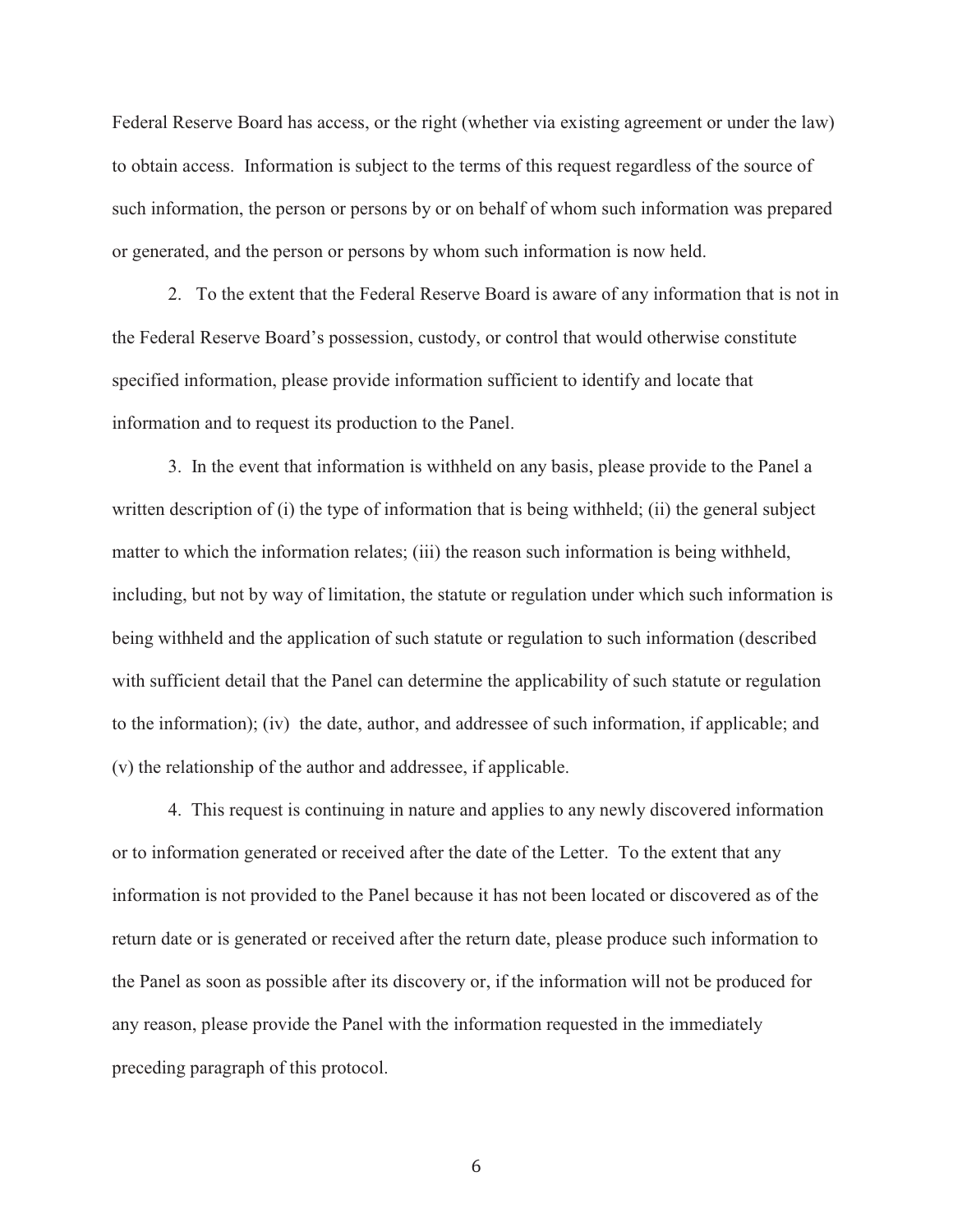#### Document Protection.

1. Any individual hired or retained by the Panel under the Emergency Economic Stabilization Act  $\S 125(d)(2)$ , will execute a confidentiality agreement with the Panel prior to obtaining access to any portion of the specified information provided to the Panel by the Federal Reserve Board. The agreement will provide that such individual is subject to the ethical and non-disclosure obligations of an employee of the United States Senate and of the Panel. Any issues relating to such obligations may be directed to, and will be addressed by, the Panel's Ethics Counsel.

2. The Panel will not provide any of the specified information directly to the public. Instead, it will refer those who request such specified information to the Federal Reserve Board.

3. The Panel will not disclose the text of any of the specified information in any document originated by the Panel, without notifying the Federal Reserve Board and providing a reasonable time for the Federal Reserve Board to state its objections. Notwithstanding the immediately preceding sentence, the Panel may include a general description or descriptions, analysis, or analyses of any such information in any such document. Any draft of any such documents prepared by any consultant to the Panel will be reviewed by senior staff of the Panel to assure that no improper disclosure has occurred.

4. The Panel does not intend to disclose to the public any trade secret and commercial or financial information that is contained within or as part of any specified information and that is privileged or confidential such that it is subject to the terms of 18 U.S.C. § 1905.

5. We believe that the Panel is generally not authorized to withhold information from Congress, see 31 U.S.C. § 716(e)(3), or from a court. Should the Panel receive a congressional request or court order that would require the Panel to produce any portion of the specified